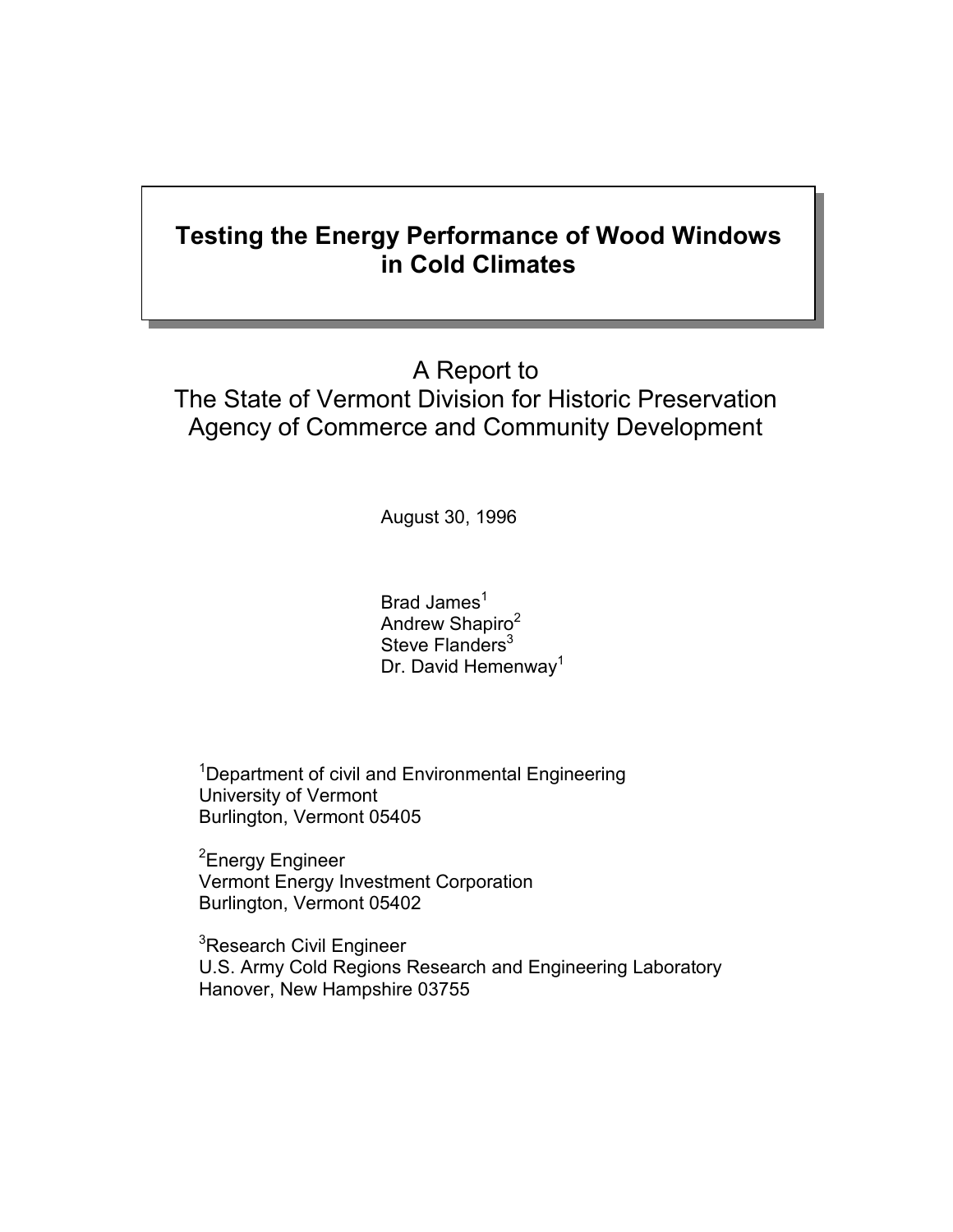## **EXECUTIVE SUMMARY**

During rehabilitation of historic buildings, the question of how to treat the windows is inevitably raised. The desire to retain the historic character of the windows and the actual historic material of which the windows are made is seen as competing with the desire to improve energy performance and decrease long term window maintenance costs. Replacement of window sash, the use of windows inserted inside existing jambs or whole window replacement is often advocated in the name of energy efficiency, long term maintenance cost reduction, ease of operation, and better assurance of window longevity. Other approaches to improve the energy efficiency of historic windows retain all or part of the existing sash and balance system and typically include exterior triple-track storm window rehabilitation or replacement. Some building renovations only include storm window repair or replacement and prime window maintenance. To date there is little data quantifying the impact on annual heating costs of these varied upgrade options or comparing estimated first year energy savings to installed costs. This study was undertaken to test the assumption that historic windows can be retained and upgraded to approach the thermal efficiency of replacement sash or window inserts.

While upgrades often improved other aspects of windows, including ease of operation, reduction of lead hazard, and occupant comfort, only energy impacts were included in this study. In order to assess energy improvements due to window upgrades, it was necessary to establish first year heating energy costs associated with windows before and after upgrades. Energy costs resulting from thermal losses associated with a window are due to both infiltrative and non-infiltrative losses.

Infiltrative thermal losses through a window arise from air moving around the sash and jamb as well as through any cracks or gaps associated with the window. Thermal losses also occur due to radiation through the glazing, conduction through the window materials, and convection of the air layer next to the window materials. These latter three methods of heat loss (conduction, convection, and radiation) are considered to be non-infiltrative thermal losses and were modeled using WINDOW 4.1, a computer program simulating fenestration thermal performance.

Infiltrative thermal losses were investigated by field testing 151 windows during 1995 and 1996, primarily in northern and central Vermont. Leakage characteristics of these windows were estimated by fan pressurization. Of these 151 windows, 64 were in original condition and 87 were of various upgrades. A percentage of infiltrative exterior air was estimated during field tests based on temperature differences in the test zone during fan pressurization. Exterior air leakage was summed with sash leakage to estimate a whole window total infiltrative thermal loss rate due to infiltration. Total window leakage rates were correlated with heating season infiltration rates by using a computational model established for estimating whole building infiltration rates. Results for the 64 original windows were used to model typical, tight, and loose original condition windows. Estimated annual energy costs of these assumed windows were used to estimate first year energy cost savings for the various upgrade types.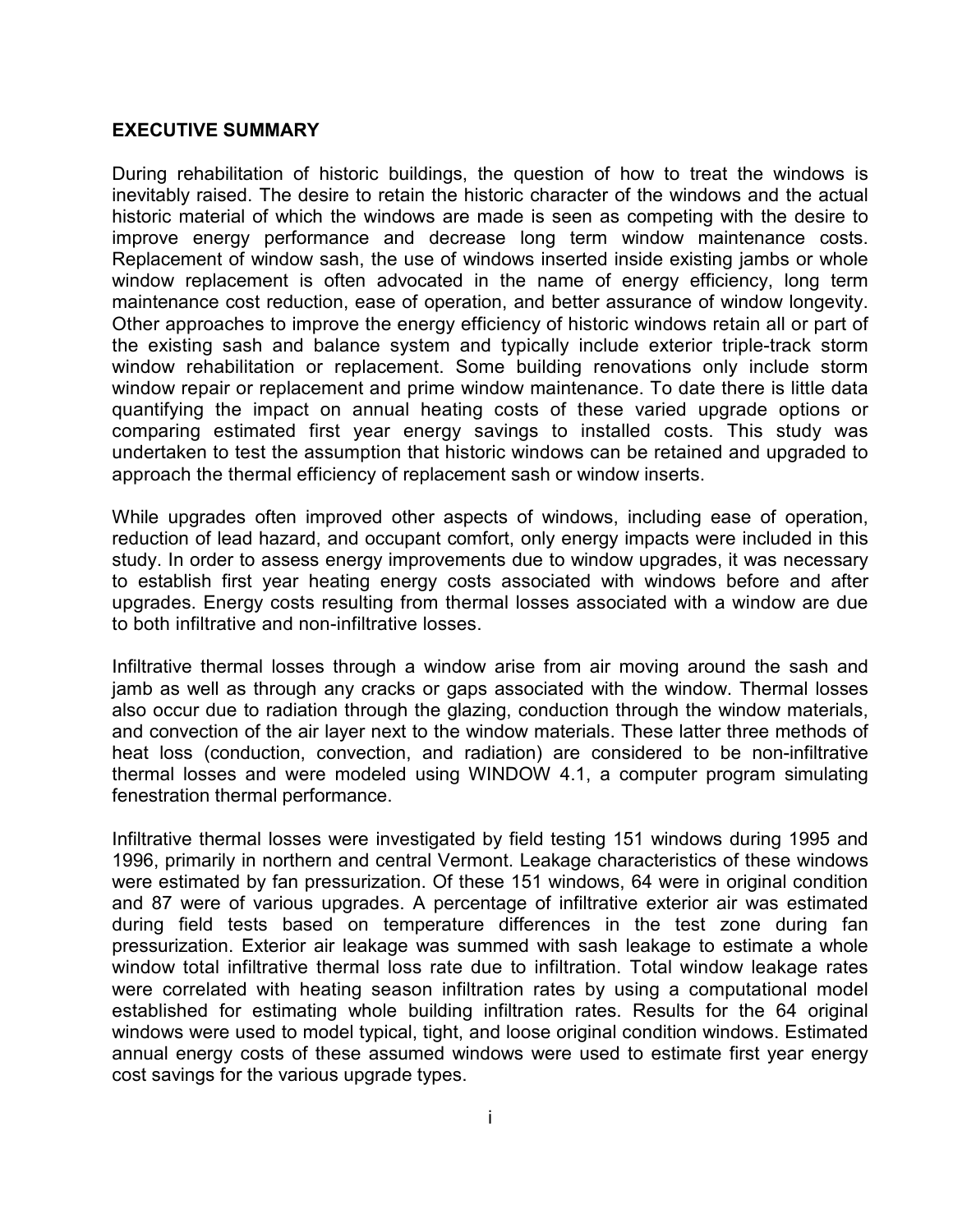The significance of exterior air infiltration to the total heat load of a window was observed throughout the study. Thermal loss due to exterior air infiltration can cause the thermal performance of a tight window to approach that of a loose window. The importance of reducing exterior air infiltration during any renovation was noted. Interior storm windows effectively reduced exterior air infiltration as well as reducing sash air infiltration. Exterior storm windows in good condition showed significant reductions in sash infiltration when in the closed position.

One issue in assessing energy performance of windows fitted with storms was if the storm was in the closed position during the heating season, a factor which can change the energy performance significantly. This study did not attempt to quantify how many storms were likely to be open or closed. Therefore, the assumed loose window with no storm allowed comparison of upgrades with storm windows open as well as with windows not fitted storm windows.

First year energy savings for window upgrades and estimated annual energy costs of the assumed windows were based on a typical Vermont climate (7744 degree days). Neither cooling cost savings nor changes in solar heat gain due to window improvements were addressed.

Results of testing and analysis were expressed in a number of ways including:

- effective leakage area (ELA), which may be loosely described as the size of a single orifice with similar air flow characteristics as the sum of the cracks of the window tested;
- sash air leakage rate at 0.30 inches of water pressure differential across the window, expressed in standard cubic feet per minute pre linear foot of crack, a standard value given in specifications for new windows, representing a useful point of comparison; and
- first year estimated heating cost savings compared to the three baseline original condition windows described above.

Costs of window upgrades were investigated primarily by interviewing developers of affordable housing in Vermont. Material, installation and mark-up costs are included for the window upgrades studied. Costs for upgrades were considered above those which would be required for routine window maintenance (paint, putty, caulk, and sash balance maintenance). Routine maintenance costs were considered a baseline for any building rehabilitation apart from energy upgrades. Costs for upgrades field tested ranged from a low of \$75 to a high of \$500. The lower cost option included sealing the top sash, installing bronze V-strip weatherstripping and sash locks, and retaining the existing prime and storm windows. If lead abatement was required for an original sash, an additional cost of \$125 was added to the upgrade cost. The larger upgrade cost was for a wood window insert with double-pane insulating glass.

The findings of the study indicated the wide range of window upgrade options and installed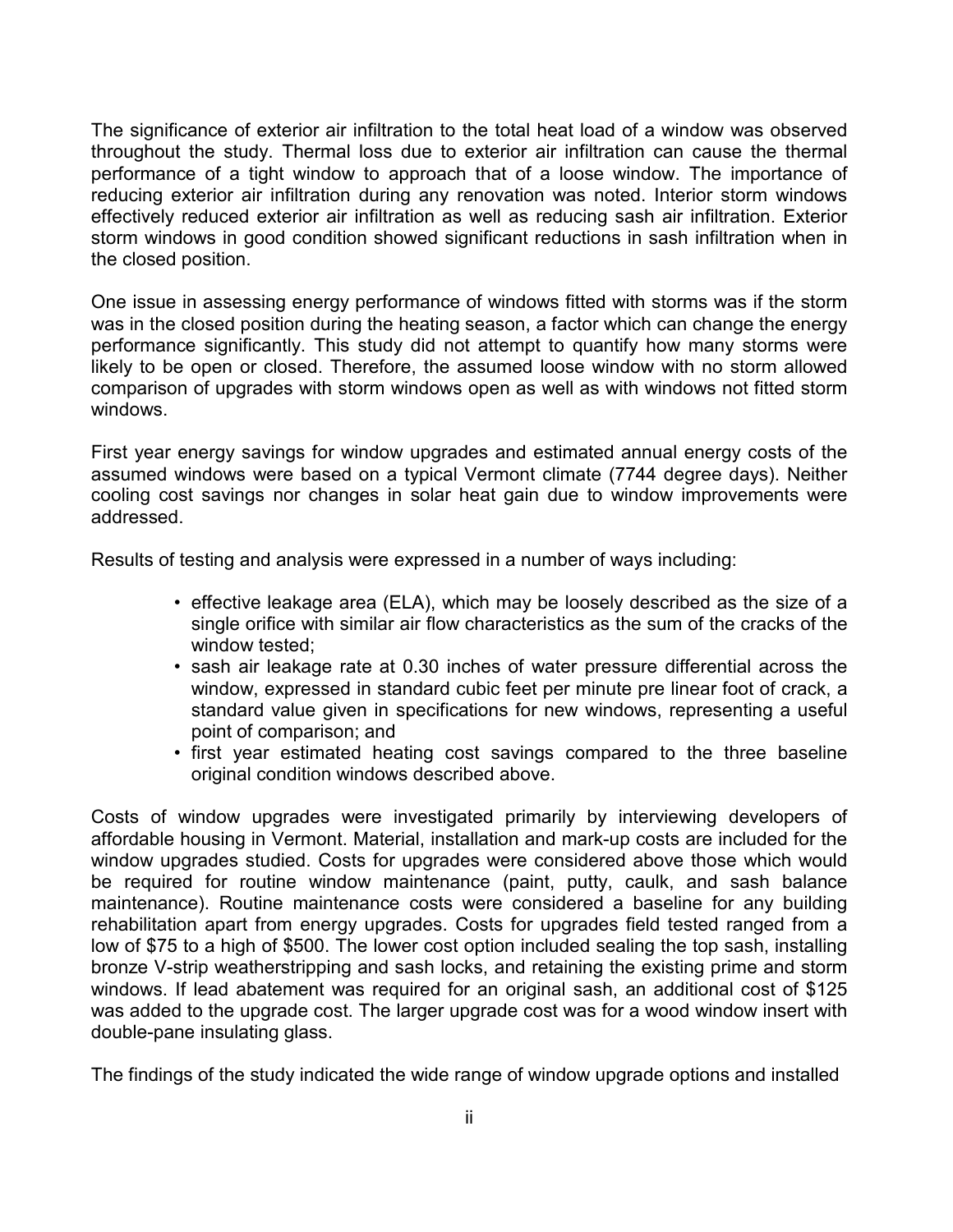costs resulted in annual heating cost savings that were similar. Within several types of window upgrades tested, there were examples where inappropriate application of an upgrade or an incomplete installation resulted in below average energy performance. However, when installed carefully, virtually all the options studied produced savings in a similar range.

Estimated first year energy savings per window due to field tested upgrades ranged from zero to a high of \$3.60 as compared to an assumed typical window and were slightly lower when compared to an assumed tight window. Estimated savings compared to an assumed loose window ranged from \$12.40 to \$16.60 per window. Estimated savings increased when windows with low-e glazing were modeled using WINDOW 4.1. It should be noted that estimated first year savings as shown should be viewed solely as relative savings when compared to other upgrades within the context of the study and not actual savings realized.

The variability in estimated first year energy savings for all window upgrades was small. A comparison of estimated energy savings per upgrade to costs for upgrade materials and installation revealed energy savings were two orders of magnitude lower than renovative costs. Based on the range of estimated first year energy savings of window upgrades generated by the study as compared to an assumed typical window and those costs associated with upgrade purchase and installation, replacing a window solely due to energy considerations did not appear to be worthwhile. Estimated first year savings of upgrades when compared to an assumed loose window are significantly greater, reflecting the importance of the original window condition in determining first year energy savings. Life-cycle costs of window upgrades were not included as a part of this study and may have a bearing on the decision making process.

As a result of the similarity in savings between upgrade types and the small savings indicated when existing windows were similar in performance to a typical or tight window, the decision to rehabilitate or replace a window generally should be made on the basis of considerations other than energy cost savings. It should be noted that this decision is not clear cut. Some upgrades that retain the original sash make major sash modifications while some replacement upgrades mimic historic windows effectively. There is a continuum between replacing and rehabilitating windows where the developer must find a solution appropriate to the particular context while considering non-energy issues such as maintenance, ease of operation, historic character, and lead abatement.

The population served by the housing is another important variable in an upgrade decision. Tenant populations in rental housing have no financial incentive to close storm windows or may be unable to operate them. In such cases, the value of estimated first year savings of an upgrade may be higher than expected if double-glazing is used in the prime window.

Once the decision to upgrade or replace an existing window is made, it is important to select a strategy that not only meets the needs of the building occupants and owners but also utilizes techniques that achieve the highest levels of energy savings and occupant